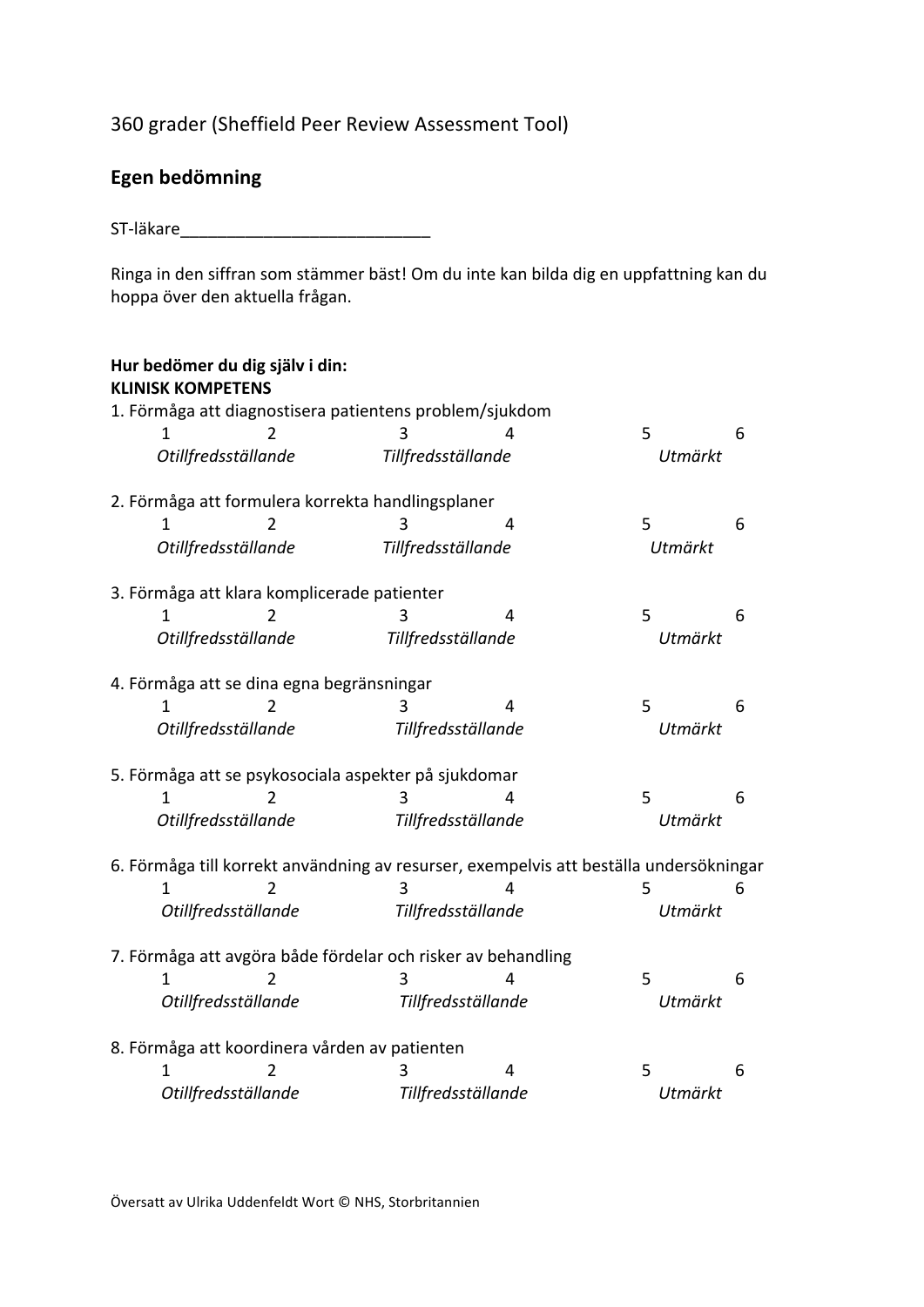| UPPRÄTTHÅLLA GOD MEDICINSK STANDARD                           |                    |   |   |         |   |
|---------------------------------------------------------------|--------------------|---|---|---------|---|
| 9. Teknisk skicklighet (adekvat för situationen)              |                    |   |   |         |   |
| 1<br>2                                                        | 3                  | 4 | 5 |         | 6 |
| Otillfredsställande                                           | Tillfredsställande |   |   | Utmärkt |   |
| 10. Förmåga att utnyttja nya behandlingsmetoder               |                    |   |   |         |   |
| 2<br>1.                                                       | 3                  | 4 | 5 |         | 6 |
| Otillfredsställande                                           | Tillfredsställande |   |   | Utmärkt |   |
| 11. Förmåga att använda din tid effektivt/att prioritera rätt |                    |   |   |         |   |
| 1                                                             | 3                  | 4 | 5 |         | 6 |
| Otillfredsställande                                           | Tillfredsställande |   |   | Utmärkt |   |
|                                                               |                    |   |   |         |   |
| 12. Förmåga att klara stress                                  |                    |   |   |         |   |
|                                                               |                    |   |   |         |   |
| 1.<br>2                                                       | 3                  | 4 | 5 |         | 6 |
| Otillfredsställande                                           | Tillfredsställande |   |   | Utmärkt |   |
| PEDAGOGISK FÖRMÅGA                                            |                    |   |   |         |   |
|                                                               |                    |   |   |         |   |
| 13. Inställning till att lära                                 |                    |   |   |         |   |
| 2                                                             | 3                  | 4 | 5 |         | 6 |
| Otillfredsställande                                           | Tillfredsställande |   |   | Utmärkt |   |
| 14. Entusiasm för att lära ut                                 |                    |   |   |         |   |
| 2                                                             | 3                  | 4 | 5 |         | 6 |
| Otillfredsställande                                           | Tillfredsställande |   |   | Utmärkt |   |
| 15. Förmåga att ge feedback (ärlig och stödjande)             |                    |   |   |         |   |
| 2                                                             | 3                  | 4 | 5 |         | 6 |
| Otillfredsställande                                           | Tillfredsställande |   |   | Utmärkt |   |
|                                                               |                    |   |   |         |   |
| FÖRHÅLLANDE TILL PATIENTER                                    |                    |   |   |         |   |
| 16. Kommunikation med patienter                               |                    |   |   |         |   |
| 2<br>1                                                        | 3                  | 4 | 5 |         | 6 |
| Otillfredsställande                                           | Tillfredsställande |   |   | Utmärkt |   |
| 17. Kommunikation med anhöriga                                |                    |   |   |         |   |
| 1<br>2                                                        | 3                  | 4 | 5 |         | 6 |
| Otillfredsställande                                           | Tillfredsställande |   |   | Utmärkt |   |
| 18. Respekt för patientens integritet och sekretess           |                    |   |   |         |   |
| 2<br>1                                                        | 3                  | 4 | 5 |         | 6 |
| Otillfredsställande                                           | Tillfredsställande |   |   | Utmärkt |   |
|                                                               |                    |   |   |         |   |

Översatt av Ulrika Uddenfeldt Wort © NHS, Storbritannien